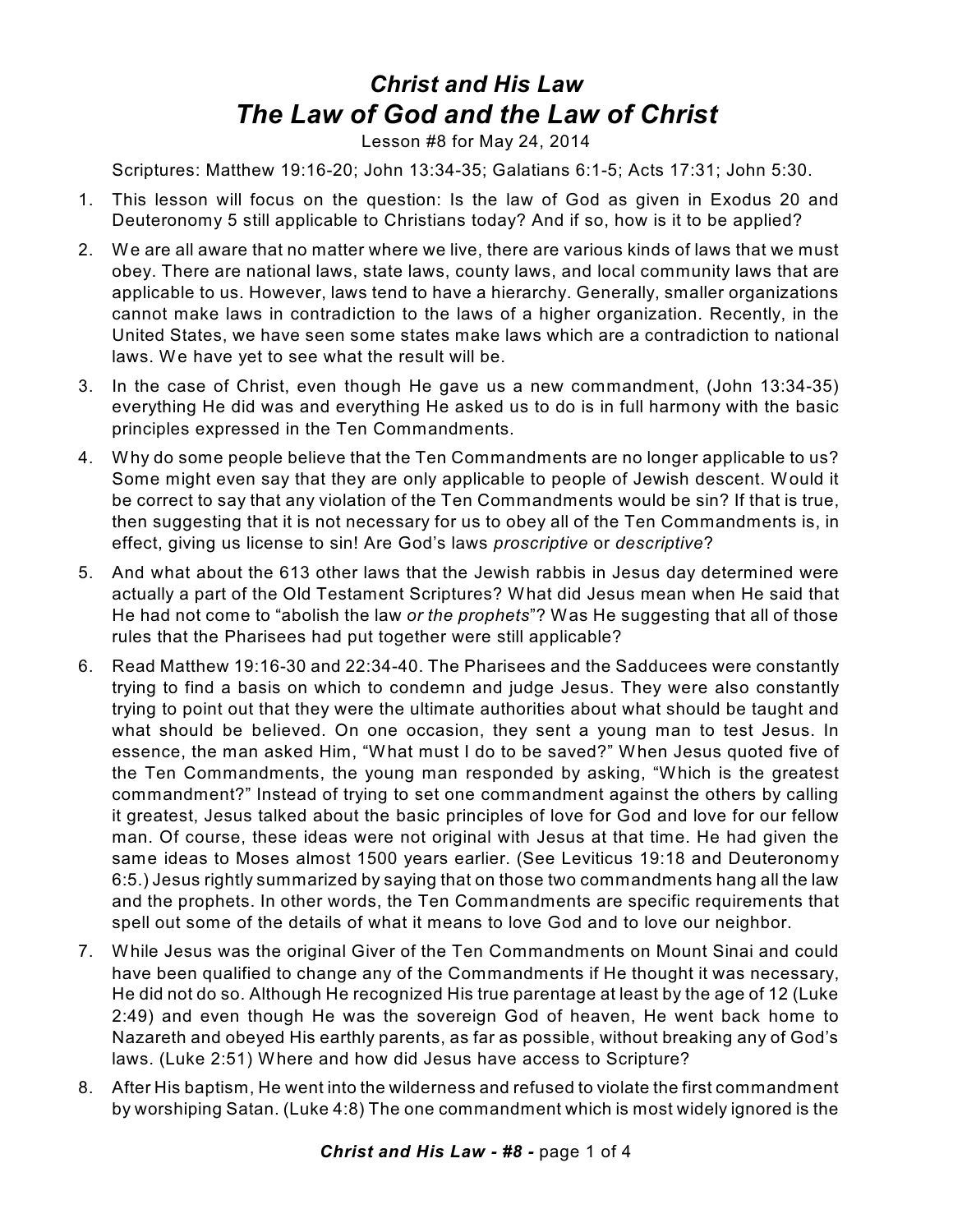Sabbath commandment; and yet, we have clear Scriptures that say that Jesus kept it on a regular basis. (Luke 4:16) Philippians 2:5-11 suggests that He carefully obeyed all of God's commandments. (Compare Hebrews 4:15.) Jesus Himself stated that He had kept all of His Father's commandments (John 15:10) and even challenged the Sanhedrin to see if they could truly find any sin in Him. (John 8:46)

9. But, what about the new commandment that Jesus gave in John 13:34-35? What is actually new about that commandment? In the Old Testament, we are told to love others as we love ourselves. But, Jesus said that a new standard had been raised! We are not to just love others as we love ourselves; we are to love others as He has loved us!

> At the time when these words were spoken, the disciples could not understand them; but after they had witnessed the sufferings of Christ, after His crucifixion and resurrection, and ascension to heaven, and after the Holy Spirit had rested on them at Pentecost, they had a clearer conception of the love of God and of the nature of that love which they must have for one another. (*Acts of the Apostles* 547.1) (Compare John 17:20-23.)

- 10. Christ literally gave His life and died the second death for us. In what way could we possibly die as Christians? (1 John 3:16) Should church members be dying for other church members? Don't we need to die to our selfish, sinful practices? We need to bury the old man of sin and live the new kind of life that Jesus has offered us.
- 11. No doubt, Paul was the biblical author who wrote in most detail about observing the law. So, how should we understand 1 Corinthians 9:19-23? When Paul was with Gentiles, did he feel free to break one or more of the Ten Commandments? What did he mean by saying that when he was with Gentiles, he lived like a Gentile? It should be obvious by reading on in the passage that if Paul was trying by all means to win as many as possible, he would not violate the very laws he was trying to convince them to keep! What kind of an example would that be? However, there are cultural differences. You might even call some of them cultural barriers that can be a hindrance to some in accepting the gospel. So, what did Paul mean when he said he was under Christ's law? Was that a new law?
- 12. It is very interesting to review what Paul said about the formerly-pagan Christians in Romans 1. Then he turned to Romans 2 and wrote about the formerly-Jewish Christians who were being tempted to look down their noses and condemn those formerly-pagan Christians. He made it clear that by doing so, they were worse!
- 13. By talking about a new "law of Christ," wasn't Paul suggesting that we are supposed to love everyone and not just a select group of friends? Try to imagine what a challenge that must have been for Paul who had been a Pharisee of the Pharisees! Do you think it was easy for him to set aside his former prejudices? How much self-denial did Paul, the former Pharisee, have to exercise to work among Gentiles? Are we willing to set aside our selfishness by denying self and truly practicing love for God and love for our fellow man?
- 14. As Paul said, we must admit that many of the Gentiles had not been aware of the Ten Commandments. However, based on what he said in Romans 1:20 and 2:12-16, he thought that they had enough of the truth revealed to them in nature so as to be aware of God's requirements. How does that work in communist China? He still believed that "all have sinned and come short of the glory of God." (Romans 3:23) As a result, unless we change our behavior, we are doomed to destruction. (Romans 6:23; Ezekiel 18:4) Fortunately for us, through Christ's gift we have a new way to salvation. (Ephesians 2:8)
- 15. How does the grace of Christ empower you to live a new life like Jesus? (Romans 6:15; Ephesians 2:10; Titus 2:11-14) Has the grace of Christ changed your life?

*Christ and His Law - #8 -* page 2 of 4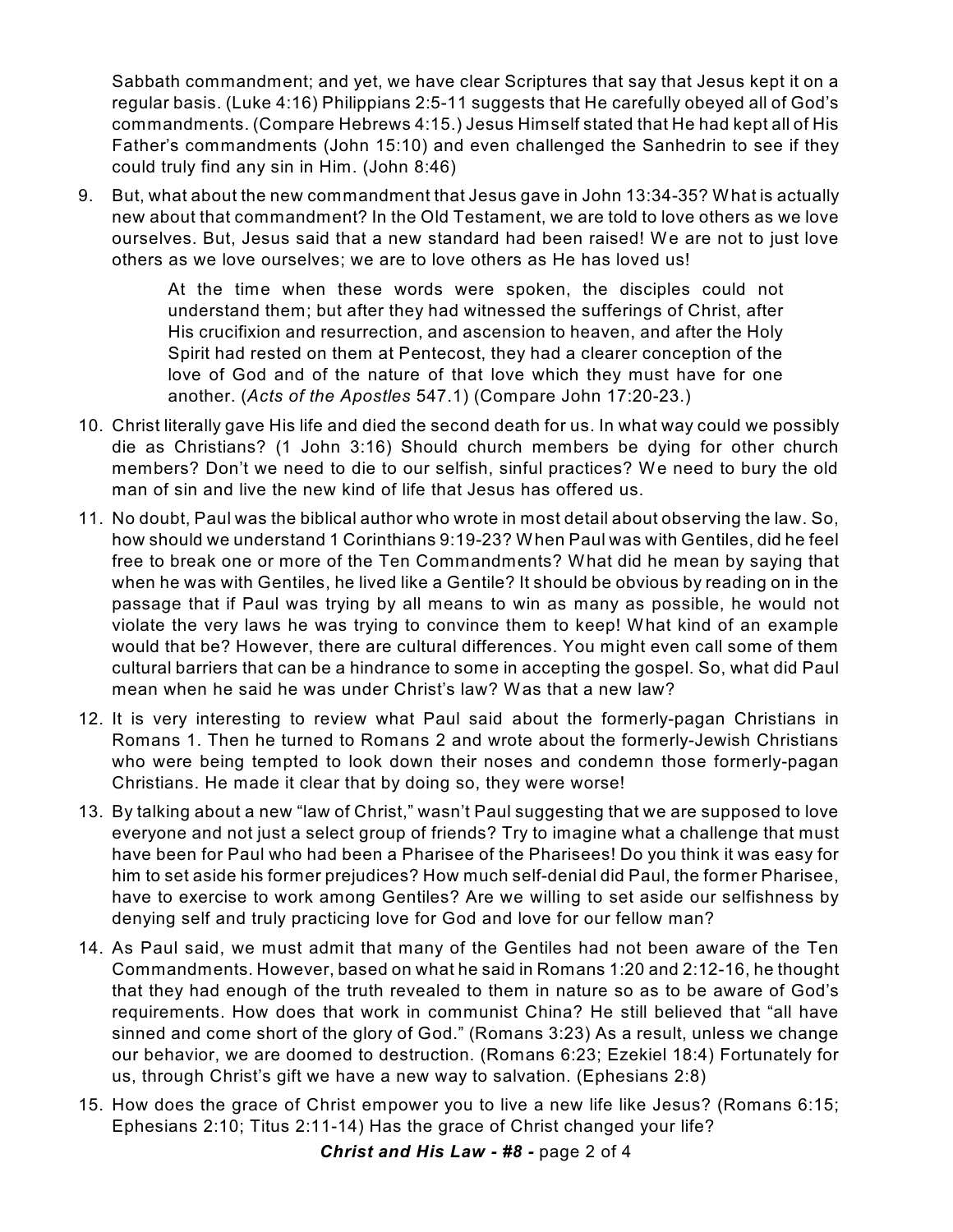- 16. Read Galatians 6:1-5. What do you think about the fact that we were created for good deeds? How is it that we are supposed to bear one another's burdens? Is this just talking about times when our fellow Christians are caught in sin and we are supposed to love them back into obedience to God's law? All of us have our moments of weakness. How did Jesus respond to sinners who were brought to Him? (See John 8:1-11.) Many examples could be given of His incredible kindness and graciousness in dealing with our weaknesses.
- 17. Notice these words from Ellen White.

Christ Himself did not suppress one word of truth, but He spoke it always in love. He exercised the greatest tact, and thoughtful, kind attention in His intercourse with the people. He was never rude, never needlessly spoke a severe word, never gave needless pain to a sensitive soul. He did not censure human weakness. He fearlessly denounced hypocrisy, unbelief, and iniquity, but tears were in His voice as He uttered His scathing rebukes. (*The Desire of Ages* 353.1)

Could we do that? If so, how do we get to be like that?

- 18. If there were no hope of a future life and no real incentive for obeying God's commandments, perhaps we could be excused in sinning. But, the gift of eternal life being offered to us and even the promise of a better life here and now gives us every possible incentive for living a Christ-like life. We very much appreciate any grace and kindness shown to us when we are in error. Are we willing to extend the same grace and kindness to others?
- 19. The time will definitely come when God's law will be the standard by which He judges the world. That judgment will apply fairly to everyone no matter what time period or what place in the world he lives/lived. Eventually, however, He will have to say: "Whoever is evil must go on doing evil, and whoever is filthy must go on being filthy; whoever is good must go on doing good, and whoever is holy must go on being holy." (Revelation 22:11, *GNB*)
- 20. Read Revelation 14:6-7. As Seventh-day Adventists, we have taken Revelation 14:6-12 as our special mandate. However, there are many other texts in Scripture talking about judgment. (See Acts 17:31; 2 Timothy 4:1; and 2 Corinthians 15:10.) There are many Christians who feel very relieved by the idea that Jesus is our Judge instead of the Father! They draw this conclusion from reading John 5:22,30. But, elsewhere in the same Gospel, John made it very clear how the judgment works. John 3:17-21 and 12:47-48 state the facts very plainly. We are judged by the truth.
- 21. What do you think about this statement in the *Adult Sabbath School Bible Study Guide*?

The fact that Christ has been assigned the responsibility of judgment demonstrates the mercy of God. Because Christ has become one with the human race, He is in a position to judge impartially.

22. Is that suggesting that the Father would not be capable of judging impartially? Is there something faulty with His knowledge of humanity? The idea so commonly expressed in various forms that the Father is the harsh, severe Judge and that Jesus must plead with Him to convince Him to forgive us is absolutely pagan! John 16:25-26 says that Jesus will not plead with the Father for us since the Father Himself loves us. There is no separation between the Members of the deity. The Father thinks and feels about us exactly the way the Son does.

> Had God the Father come to our world and dwelt among us, humbling Himself, veiling His glory, that humanity might look upon Him, the history that